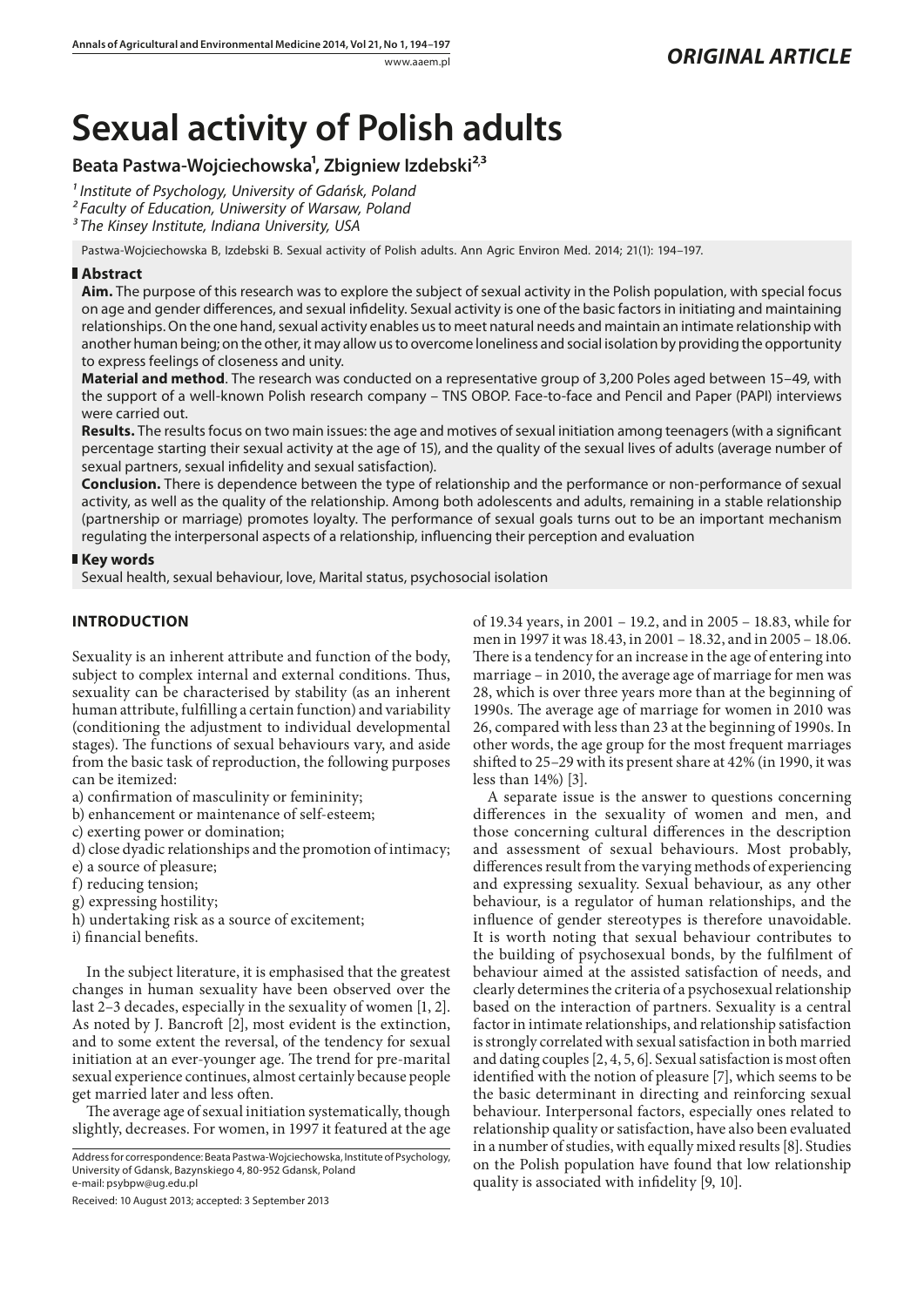Beata Pastwa-Wojciechowska, Zbigniew Izdebski . Sexual activity of Polish adults

**Sexual infidelity.** In the area of close interpersonal relationships, factors related to the contribution of sexual activity to the stability of a relationship or, on the contrary, those threatening its dissolution, have been sought. From the perspective of the studies presented in this article, we focus mainly on sexual infidelity as a consequence of sexual desire, in relation to the type of personal relationship [2, 8,10, 11]. In the subject literature, sexual desire is chiefly defined as a psychological state that determines sexual behaviour. For example, Levine [12,13] defines sexual desire as the sum of the forces (biological, psychological, and cultural determinants) that have an impact not only on the search for, but also on the escape from sexual behaviour. It is worth noting that several large-scale surveys have shown that sexual desire, as well as the related constructs of sexual satisfaction and sexual frequency, declines with the length of time that partners have been in a relationship [11, 14].

A separate issue is that of sexual infidelity, defined as extradyadic sex within the context of a monogamous relationship, which is considered to be among the most significant threats to the stability of adult relationships, including marriage. K. P. Mark, E. Janssen and R. R. Milhausen, [8] referring to the studies of Betzig (who conducted them in 160 countries), note that infidelity was one of the most frequently cited causes of divorce. In other words, it is estimated that in Western society, 25–50% of divorces are caused by infidelity. Mark, Janssen, Milhausen [8] conclude that research on nationally-representative samples shows that approximately 20–25% of men, and 10–15% of women reported engaging in extramarital sex during their marriage.

In Poland, we can also observe the relationship as indicated, by studying people declaring sexual contact outside their normal relationship. The studies of Z. Izdebski [10] show that 22% of 1,829 participants had sexual contact outside their steady relationship: among men, the percentage was 28% and among women – 16%. It is worth highlighting the fact that theoreticians and researchers of the issue emphasise the negative influence of infidelity on the stability of a relationship and personal welfare, whilst the factors responsible for infidelity are located both in the individuals and in the relationship [8, 11, 14]. These factors fall broadly into three categories: demographic, interpersonal, and intrapersonal. In the brief review that follows, unless otherwise stated, infidelity or extradyadic sex refers to a partner (or both partners) having sexual intercourse with someone outside the relationship. Interestingly, similar regularities can be observed in the Polish population, where infidelity is conditioned both by subjective and relationship-shaping factors [3, 10, 15]. Mark, Janssen, Milhausen [8] noted that most studies fail to make a distinction between extramarital sex and extramarital affairs, which may involve different attitudes, determinants, and outcomes. They also suggest that women, more than men, believe that falling in love justifies extramarital sexual involvement.

# **OBJECTIVE**

In general, the presented study aimed to describe the sexual activity undertaken and interpersonal relations formed by adults from the Polish population. The following attributes were analysed:

a) characteristics of the respondents;

- b) age of sexual initiation;
- c) type and stability of relationships;
- d) satisfaction with sexual life;
- e) reasons for the disintegration of relationships.

The results of these studies were not compared with results concerning other populations. In our assessment, such a stance is justified methodologically since, as proven by the research and analyses of other studies on sexuality, we should be especially aware of the difficulties in such comparisons due to cultural differences in the perception of sexuality [2].

#### **MATERIALS AND METHOD**

The research incorporated 3,200 participants aged between 15–49. The sample was narrowed to this age range for two reasons:

- 1) the recommendation of WHO/UNAIDS specifying 15-49 as the "reproductive age";
- 2)regularities described by developmental psychologists, indicating that in this range, the formation and disintegration of relationships is most frequent.

Due to the character of the studies being related to difficult subjects of human sexuality, and previous experience in the research of large groups, it was decided to employ two research techniques:

- 1) a survey-type, face-to-face structured interview with regard to the social and demographic characteristics of the participants;
- 2)the PAPI (Paper and Pencil Interview) method an anonymous survey on sexual life.

Both techniques used questions and indicators recommended by the WHO/UNAIDS [16], and in combination this decreased the number of refusals or missing answers.

The study was conducted in April 2005 among people aged between 15–49, on a representative sample of 3,200 respondents from the whole of Poland. Research was undertaken by the independent research institute TNS OBOP, with the support of the Eli Lilly pharmaceutical company. Thus, its scope was extended with issues concerning lifestyle and satisfaction with sexual life, among other topics. TNS OBOP is the largest company in the world performing research and analyses adjusted to customers' needs, and a leading supplier of socio-political studies. It has longterm expertise in the organisation of consumer panels, the measurement of the size of TV audiences (telemetry), and the monitoring of advertisements. TNS works within a global network covering some 70 countries, enabling the delivery of coherent, high-quality information and analyses, updated on an ongoing basis.

# **RESULTS**

The opinions of Poles on their sexual lives, applicable norms, and acceptance or lack of acceptance regarding allowed sexual behaviours, show deeply fixed views on sexuality. These views often translate into specific actions and decisions, and illustrate patterns of sexual behaviour.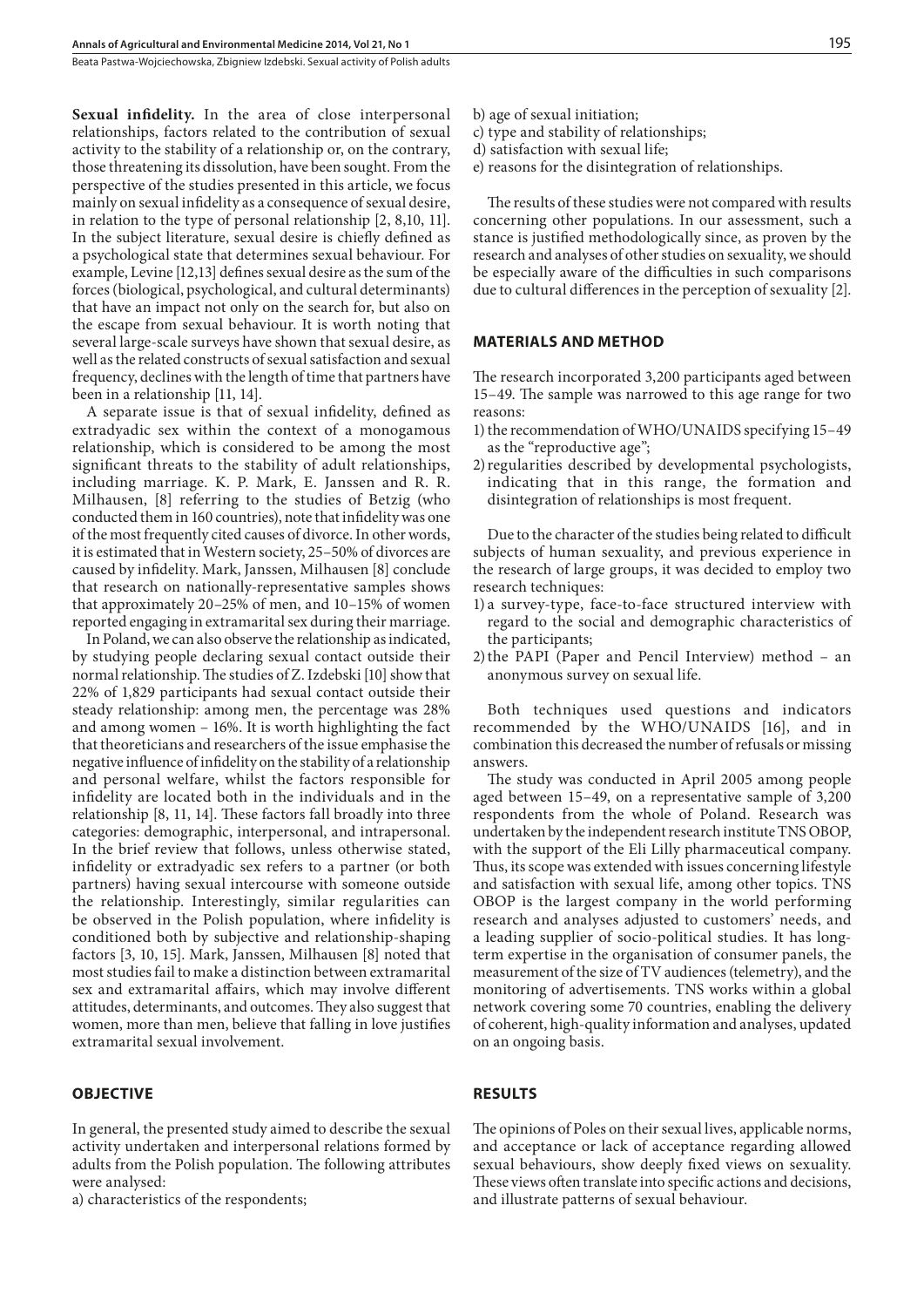**Sexual initiation of adolescents.**The age of sexual initiation, from an individual perspective, very often determines one's further sexual history and influences the readiness to undertake various forms of activity in this area, while in the social dimension it highlights possible changes in morality. In the general group of participants, 19% of respondents declared that they had no sexual experience such as kisses, erotic caressing or sexual intercourse. Among those who already had some sexual experience, most (86%) had already had sexual intercourse. Sexual initiation was more frequent for men (71%) than for women (68%), and the age at which it happened was declared by 27.3% of boys and 16.8% of girls in the up-to-15 age group, and by 40.0% of boys and 31.9% of girls in the 17–18 group. The reasons for the decision to undergo sexual initiation were very interesting (Fig. 1, 2). Girls most often declared the reason as love (70.7%), while boys indicated pleasure (64.4%), sexual arousal (64.3%), and curiosity (60.6%).







Figure 2. Reasons for the decision to undergo sexual initiation in girls

Further analyses considered only the results from people already sexually initiated. It was determined whether the participants stayed in relationships following sexual initiation. The research indicated that people who declared themselves sexually initiated frequently stayed in the relationship – 90.5% of girls and 80.6% of boys. Moreover, 3 out of 4 adolescents (76%) would definitely like to be in a stable relationship with a person who is 'the one', while girls dream of this type of partnership significantly more often than boys. As many as 76% of adolescents dream of a stable relationship with one specific person. However, only 45% of the participants between the ages of 17–18 definitely agree that any contact with a person whom we do not love should be avoided. 66% of girls and 24% of boys definitely support the principle of avoiding sexual contact with a person we do not love.

# **SEXUAL LIFE OF THE OVER-18s**

**Average number of sexual partners.**An important variable differentiating the number of sexual partners was the type of relationship in which participants were engaged. As shown by the research, those not in a relationship had the largest number of partners (1.94), while married people had the smallest number of partners (1.12). It should also be noted that marriage and cohabitation lasting for more than 12 months (in recent years, a frequently-chosen alternative to marriage in Poland [17,18]) are two types of relationship that promote the most loyalty between partners (Tab. 1, Fig. 3).

**Table 1.** Number of sexual partners and type of relationship

| <b>Type of relationship</b>            | <b>Average number of partners</b> |
|----------------------------------------|-----------------------------------|
| Cohabitation $<$ 12 months             | 1.93                              |
| Cohabitation $> 12$ months             | 1.15                              |
| Relationship without cohabitation      | 1.56                              |
| Cohabitation after divorce, separation | 1.67                              |
| Marriage                               | 1.12                              |
| No relationship                        | 1.94                              |
| Separation, divorce, widowhood         | 1.78                              |



**Figure 3.** Sex and being in a relationship

Another aspect raised by the survey was the participants' opinion of sexual infidelity. 18% of participants agreed with the belief that a multiplicity of partners allows for the experience of a vast array of sexual sensations, whilst 10% held the view that it is normal to have sexual contact with various partners while in a steady relationship. Analysing the issue of sexual contact with a person other than the steady partner (depending on the age group), it should be noted that the highest percentage of people who declared that, at least once in their lifetime, they had had sexual contact with someone other than their regular partner, was among the age groups of 30–39 (23%) and 40–49 (23%).

**Satisfaction with sexual life.** An extremely important factor in the assessment of a successful sexual life was love – 46% of women and 41% of men definitely agreed with such a statement, and 39% of women and 43% of men rather agreed with it (Fig. 4).

The review of participants' responses indicated that, among people who expressed satisfaction with their sexual life, 9 out of 10 Poles (91.4%) were satisfied with it, including 18.5% assessing it as very good, 49.4% as good and 23.5% as rather